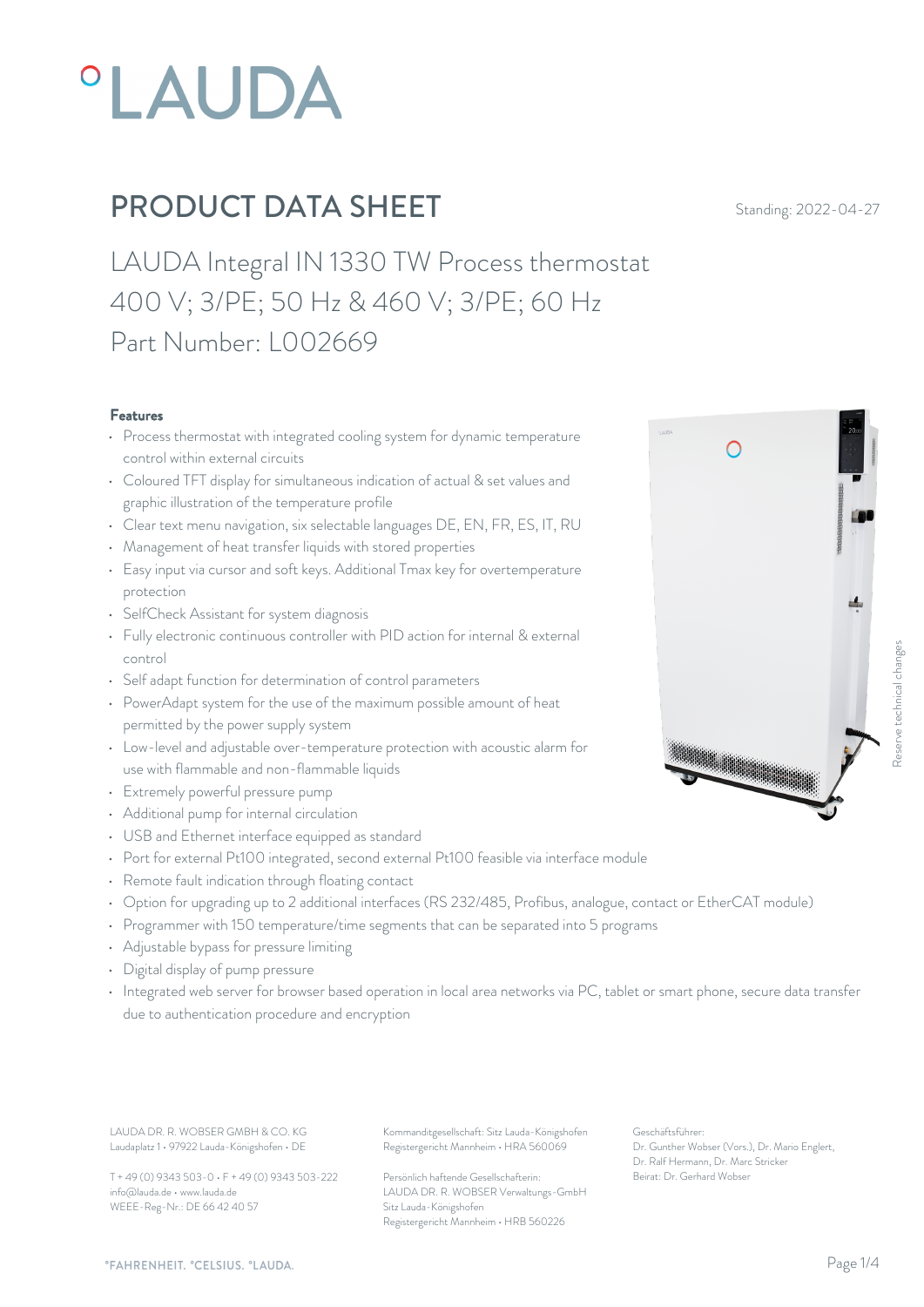

LAUDA Integral IN 1330 TW Process thermostat 400 V; 3/PE; 50 Hz & 460 V; 3/PE; 60 Hz Part Number: L002669

#### Features

- SmartCool system for energy-saving digital cooling management including compressor on-off control
- Condenser cooling Water
- Utilises traditional refrigerants (HFCs) in accordance with European legislation to control F-gases (EU) 517/2014



Working temperature min. -30 °C 150 °C



Working temperature max.

Laudaplatz 1 • 97922 Lauda-Königshofen • DE

T + 49 (0) 9343 503-0 • F + 49 (0) 9343 503-222 info@lauda.de • www.lauda.de WEEE-Reg-Nr.: DE 66 42 40 57

LAUDA DR. R. WOBSER GMBH & CO. KG Kommanditgesellschaft: Sitz Lauda-Königshofen Geschäftsführer: Registergericht Mannheim • HRA 560069

> Persönlich haftende Gesellschafterin: Beirat: Dr. Gerhard Wobse LAUDA DR. R. WOBSER Verwaltungs-GmbH Sitz Lauda-Königshofen Registergericht Mannheim • HRB 560226

Geschäftsführer: Dr. Gunther Wobser (Vors.), Dr. Mario Englert, Dr. Ralf Hermann, Dr. Marc Stricker Beschäftsführer:<br>Dr. Gunther Wobser (Vors.), Dr. Mario Englert,<br>Dr. Ralf Hermann, Dr. Marc Stricker<br>Beirat: Dr. Gerhard Wobser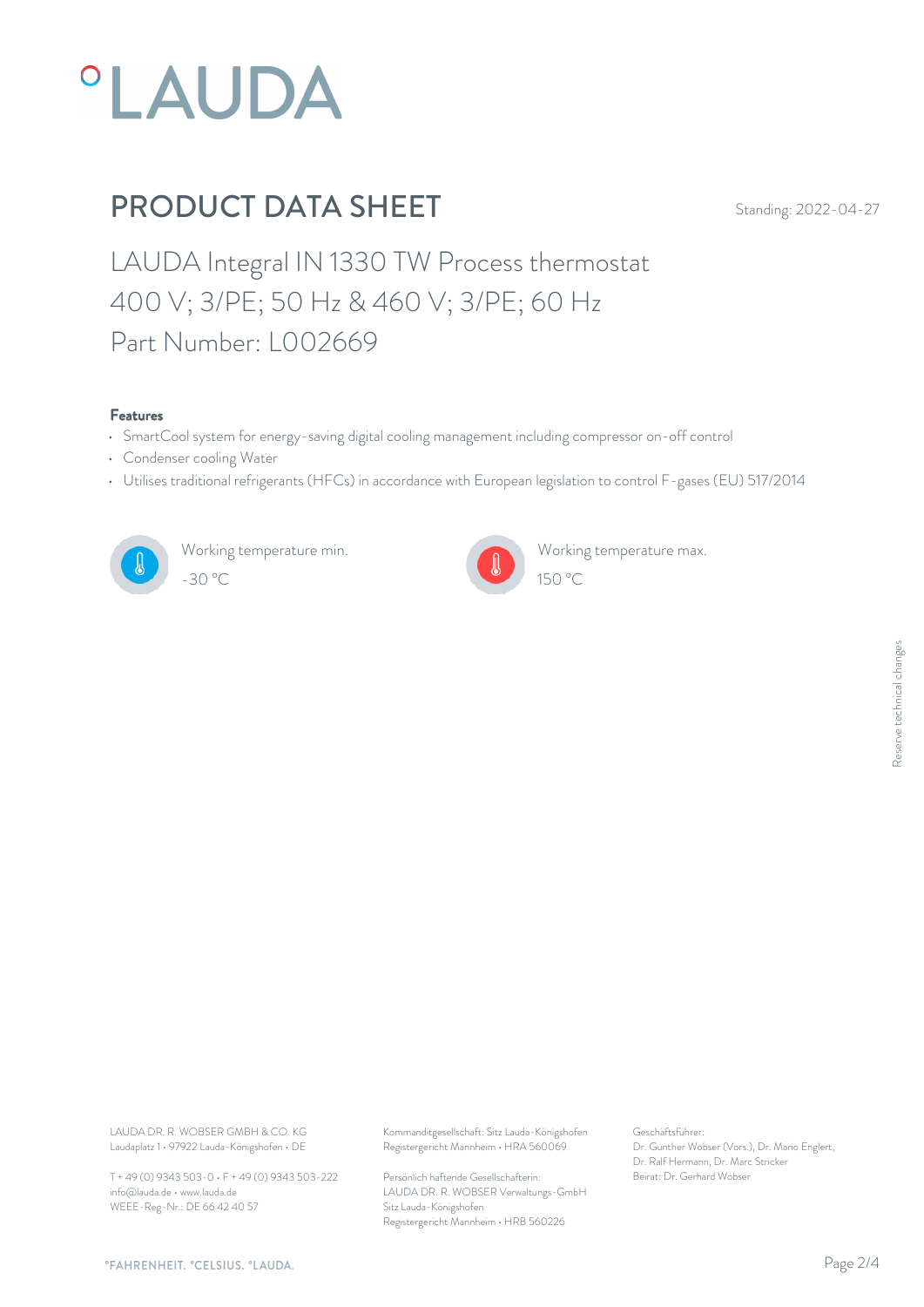

LAUDA Integral IN 1330 TW Process thermostat 400 V; 3/PE; 50 Hz & 460 V; 3/PE; 60 Hz Part Number: L002669

### Technical Features (according to DIN 12876)

| Working temperature range                     | $-30150 °C$                             |                                                         |
|-----------------------------------------------|-----------------------------------------|---------------------------------------------------------|
| Ambient temperature range                     | 540 °C                                  |                                                         |
| Temperature stability                         | $0.1 \pm K$                             |                                                         |
| Heater power max.                             | 16 kW                                   |                                                         |
| Power consumption max.                        | 18 kW                                   |                                                         |
| Current max.                                  | 25 A                                    |                                                         |
| Pump Pressure max.                            | 5.5 bar (50 Hz); 7.0 bar (60 Hz)        |                                                         |
| Pump flow rate pressure max.                  | 60 L/min (50 Hz); 70 L/min (60 Hz)      |                                                         |
| In / Outlet connection thread (outside)       | M38 x 1,5                               |                                                         |
| Inlet/outlet hose size                        | $1$ <sup>11</sup>                       |                                                         |
| Filling volume min.                           | 9.7L                                    |                                                         |
| Filling volume max.                           | 25.5L                                   |                                                         |
| Water cooling connection thread (outside)     | $3/4$ "                                 |                                                         |
| Recommended cooling water temperature         | 15 °C                                   |                                                         |
| Cooling water flow rate                       | 15.5 L/min                              |                                                         |
| Recommended pressure difference cooling water | 3 bar                                   |                                                         |
| Pressure difference cooling water min.        | 0.8 <sub>bar</sub>                      |                                                         |
| Max. pressure difference cooling water        | 10 bar                                  |                                                         |
| Maximal pressure cooling water                | 10 bar                                  |                                                         |
| Overall dimensions (WxDxH)                    | 760 x 650 x 1605 mm                     |                                                         |
| Weight                                        | 225 kg                                  |                                                         |
| Noise level                                   | 62 dB(A)                                |                                                         |
| Refrigerant stage 1                           |                                         | R-449A (GWP 1397); 2.200 kg; 3.1 t CO2-eq               |
| Power supply                                  | 400 V; 3/PE; 50 Hz & 460 V; 3/PE; 60 Hz |                                                         |
| Power plug                                    |                                         | Power cord with plug (IEC 60309, 5-pol, CEE, red, 32 A) |

T + 49 (0) 9343 503-0 • F + 49 (0) 9343 503-222 info@lauda.de • www.lauda.de WEEE-Reg-Nr.: DE 66 42 40 57

> Persönlich haftende Gesellschafterin: Beirat: Dr. Gerhard Wobse LAUDA DR. R. WOBSER Verwaltungs-GmbH Sitz Lauda-Königshofen Registergericht Mannheim • HRB 560226